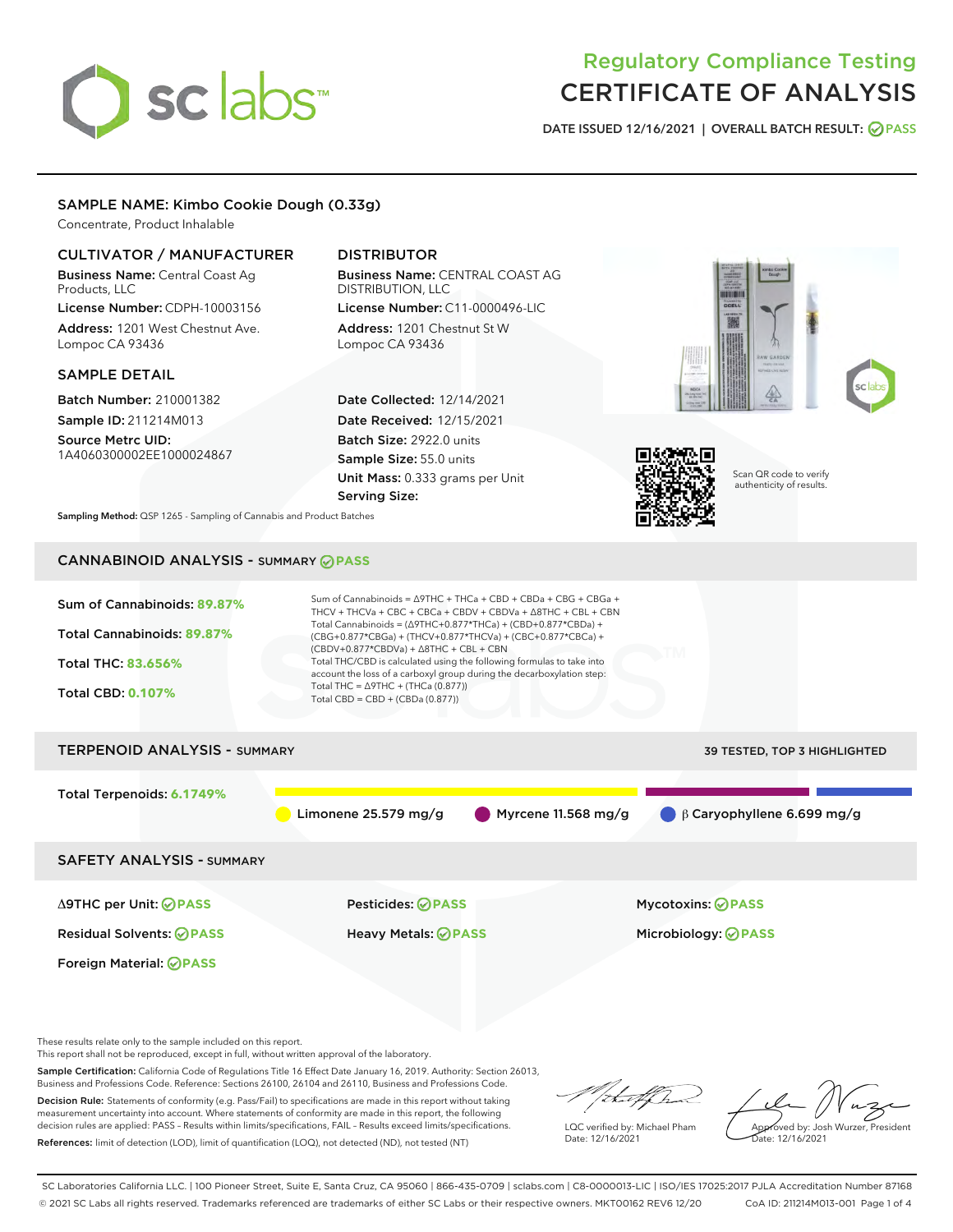



KIMBO COOKIE DOUGH (0.33G) | DATE ISSUED 12/16/2021 | OVERALL BATCH RESULT: **⊘** PASS

#### CANNABINOID TEST RESULTS - 12/15/2021 2 PASS

Tested by high-performance liquid chromatography with diode-array detection (HPLC-DAD). **Method:** QSP 1157 - Analysis of Cannabinoids by HPLC-DAD

#### TOTAL CANNABINOIDS: **89.87%**

Total Cannabinoids (Total THC) + (Total CBD) + (Total CBG) + (Total THCV) + (Total CBC) + (Total CBDV) + ∆8THC + CBL + CBN

TOTAL THC: **83.656%** Total THC (∆9THC+0.877\*THCa)

TOTAL CBD: **0.107%**

Total CBD (CBD+0.877\*CBDa)

TOTAL CBG: 5.331% Total CBG (CBG+0.877\*CBGa)

TOTAL THCV: 0.47% Total THCV (THCV+0.877\*THCVa)

TOTAL CBC: ND Total CBC (CBC+0.877\*CBCa)

TOTAL CBDV: ND Total CBDV (CBDV+0.877\*CBDVa)

| <b>COMPOUND</b>  | LOD/LOQ<br>(mg/g)          | <b>MEASUREMENT</b><br><b>UNCERTAINTY</b><br>(mg/g) | <b>RESULT</b><br>(mg/g) | <b>RESULT</b><br>(%) |
|------------------|----------------------------|----------------------------------------------------|-------------------------|----------------------|
| <b>A9THC</b>     | 0.06 / 0.26                | ±28.778                                            | 836.56                  | 83.656               |
| <b>CBG</b>       | 0.06/0.19                  | ±2.100                                             | 53.31                   | 5.331                |
| <b>THCV</b>      | 0.1/0.2                    | ±0.23                                              | 4.7                     | 0.47                 |
| <b>CBN</b>       | 0.1/0.3                    | ±0.10                                              | 1.6                     | 0.16                 |
| $\triangle$ 8THC | 0.1/0.4                    | ±0.12                                              | 1.5                     | 0.15                 |
| <b>CBD</b>       | 0.07/0.29                  | ±0.050                                             | 1.07                    | 0.107                |
| <b>THCa</b>      | 0.05 / 0.14                | N/A                                                | <b>ND</b>               | <b>ND</b>            |
| <b>THCVa</b>     | 0.07/0.20                  | N/A                                                | <b>ND</b>               | <b>ND</b>            |
| <b>CBDa</b>      | 0.02/0.19                  | N/A                                                | <b>ND</b>               | <b>ND</b>            |
| <b>CBDV</b>      | 0.04 / 0.15                | N/A                                                | <b>ND</b>               | <b>ND</b>            |
| <b>CBDVa</b>     | 0.03/0.53                  | N/A                                                | <b>ND</b>               | <b>ND</b>            |
| <b>CBGa</b>      | 0.1/0.2                    | N/A                                                | <b>ND</b>               | <b>ND</b>            |
| <b>CBL</b>       | 0.06 / 0.24                | N/A                                                | <b>ND</b>               | <b>ND</b>            |
| <b>CBC</b>       | 0.2 / 0.5                  | N/A                                                | <b>ND</b>               | <b>ND</b>            |
| <b>CBCa</b>      | 0.07 / 0.28                | N/A                                                | <b>ND</b>               | <b>ND</b>            |
|                  | <b>SUM OF CANNABINOIDS</b> |                                                    | 898.7 mg/g              | 89.87%               |

#### **UNIT MASS: 0.333 grams per Unit**

| ∆9THC per Unit                         | 1120 per-package limit | 278.57 mg/unit  | <b>PASS</b> |
|----------------------------------------|------------------------|-----------------|-------------|
| <b>Total THC per Unit</b>              |                        | 278.57 mg/unit  |             |
| <b>CBD per Unit</b>                    |                        | $0.36$ mg/unit  |             |
| <b>Total CBD per Unit</b>              |                        | $0.36$ mg/unit  |             |
| <b>Sum of Cannabinoids</b><br>per Unit |                        | 299.3 mg/unit   |             |
| <b>Total Cannabinoids</b><br>per Unit  |                        | $299.3$ mg/unit |             |

| <b>COMPOUND</b>         | LOD/LOQ<br>(mg/g) | <b>MEASUREMENT</b><br><b>UNCERTAINTY</b><br>(mg/g) | <b>RESULT</b><br>(mg/g)                         | <b>RESULT</b><br>(%) |
|-------------------------|-------------------|----------------------------------------------------|-------------------------------------------------|----------------------|
| Limonene                | 0.005 / 0.016     | ±0.3658                                            | 25.579                                          | 2.5579               |
| <b>Myrcene</b>          | 0.008 / 0.025     | ±0.1492                                            | 11.568                                          | 1.1568               |
| $\beta$ Caryophyllene   | 0.004 / 0.012     | ±0.2385                                            | 6.699                                           | 0.6699               |
| $\beta$ Pinene          | 0.004 / 0.014     | ±0.0387                                            | 3.364                                           | 0.3364               |
| Ocimene                 | 0.011 / 0.038     | ±0.0861                                            | 2.683                                           | 0.2683               |
| Linalool                | 0.009/0.032       | ±0.0932                                            | 2.453                                           | 0.2453               |
| $\alpha$ Pinene         | 0.005 / 0.017     | ±0.0202                                            | 2.352                                           | 0.2352               |
| $\alpha$ Humulene       | 0.009 / 0.029     | ±0.0510                                            | 1.589                                           | 0.1589               |
| Terpineol               | 0.016 / 0.055     | ±0.0851                                            | 1.386                                           | 0.1386               |
| Fenchol                 | 0.010 / 0.034     | ±0.0473                                            | 1.221                                           | 0.1221               |
| Terpinolene             | 0.008 / 0.026     | ±0.0208                                            | 1.016                                           | 0.1016               |
| trans-ß-Farnesene       | 0.008 / 0.025     | ±0.0169                                            | 0.475                                           | 0.0475               |
| Camphene                | 0.005 / 0.015     | ±0.0049                                            | 0.429                                           | 0.0429               |
| Fenchone                | 0.009 / 0.028     | ±0.0057                                            | 0.195                                           | 0.0195               |
| <b>Borneol</b>          | 0.005 / 0.016     | ±0.0082                                            | 0.195                                           | 0.0195               |
| Guaiol                  | 0.009 / 0.030     | ±0.0036                                            | 0.077                                           | 0.0077               |
| $\alpha$ Cedrene        | 0.005 / 0.016     | ±0.0018                                            | 0.060                                           | 0.0060               |
| Valencene               | 0.009 / 0.030     | ±0.0040                                            | 0.058                                           | 0.0058               |
| Caryophyllene<br>Oxide  | 0.010 / 0.033     | ±0.0025                                            | 0.055                                           | 0.0055               |
| $\alpha$ Phellandrene   | 0.006 / 0.020     | ±0.0006                                            | 0.044                                           | 0.0044               |
| $\alpha$ Bisabolol      | 0.008 / 0.026     | ±0.0023                                            | 0.043                                           | 0.0043               |
| Citronellol             | 0.003 / 0.010     | ±0.0019                                            | 0.039                                           | 0.0039               |
| 3 Carene                | 0.005 / 0.018     | ±0.0005                                            | 0.037                                           | 0.0037               |
| Geraniol                | 0.002 / 0.007     | ±0.0016                                            | 0.037                                           | 0.0037               |
| $\gamma$ Terpinene      | 0.006 / 0.018     | ±0.0006                                            | 0.035                                           | 0.0035               |
| Nerolidol               | 0.009 / 0.028     | ±0.0019                                            | 0.031                                           | 0.0031               |
| $\alpha$ Terpinene      | 0.005 / 0.017     | ±0.0004                                            | 0.029                                           | 0.0029               |
| p-Cymene                | 0.005 / 0.016     | N/A                                                | <loq< th=""><th><loq< th=""></loq<></th></loq<> | <loq< th=""></loq<>  |
| Sabinene Hydrate        | 0.006 / 0.022     | N/A                                                | <loq< th=""><th><loq< th=""></loq<></th></loq<> | <loq< th=""></loq<>  |
| Sabinene                | 0.004 / 0.014     | N/A                                                | ND                                              | <b>ND</b>            |
| Eucalyptol              | 0.006 / 0.018     | N/A                                                | ND                                              | ND                   |
| (-)-Isopulegol          | 0.005 / 0.016     | N/A                                                | ND                                              | ND                   |
| Camphor                 | 0.006 / 0.019     | N/A                                                | ND                                              | ND                   |
| Isoborneol              | 0.004 / 0.012     | N/A                                                | ND                                              | ND                   |
| Menthol                 | 0.008 / 0.025     | N/A                                                | ND                                              | ND                   |
| Nerol                   | 0.003 / 0.011     | N/A                                                | ND                                              | ND                   |
| R-(+)-Pulegone          | 0.003 / 0.011     | N/A                                                | ND                                              | ND                   |
| <b>Geranyl Acetate</b>  | 0.004 / 0.014     | N/A                                                | ND                                              | ND                   |
| Cedrol                  | 0.008 / 0.027     | N/A                                                | ND                                              | ND                   |
| <b>TOTAL TERPENOIDS</b> |                   |                                                    | 61.749 mg/g                                     | 6.1749%              |

SC Laboratories California LLC. | 100 Pioneer Street, Suite E, Santa Cruz, CA 95060 | 866-435-0709 | sclabs.com | C8-0000013-LIC | ISO/IES 17025:2017 PJLA Accreditation Number 87168 © 2021 SC Labs all rights reserved. Trademarks referenced are trademarks of either SC Labs or their respective owners. MKT00162 REV6 12/20 CoA ID: 211214M013-001 Page 2 of 4

# TERPENOID TEST RESULTS - 12/16/2021

Terpene analysis utilizing gas chromatography-flame ionization detection (GC-FID). **Method:** QSP 1192 - Analysis of Terpenoids by GC-FID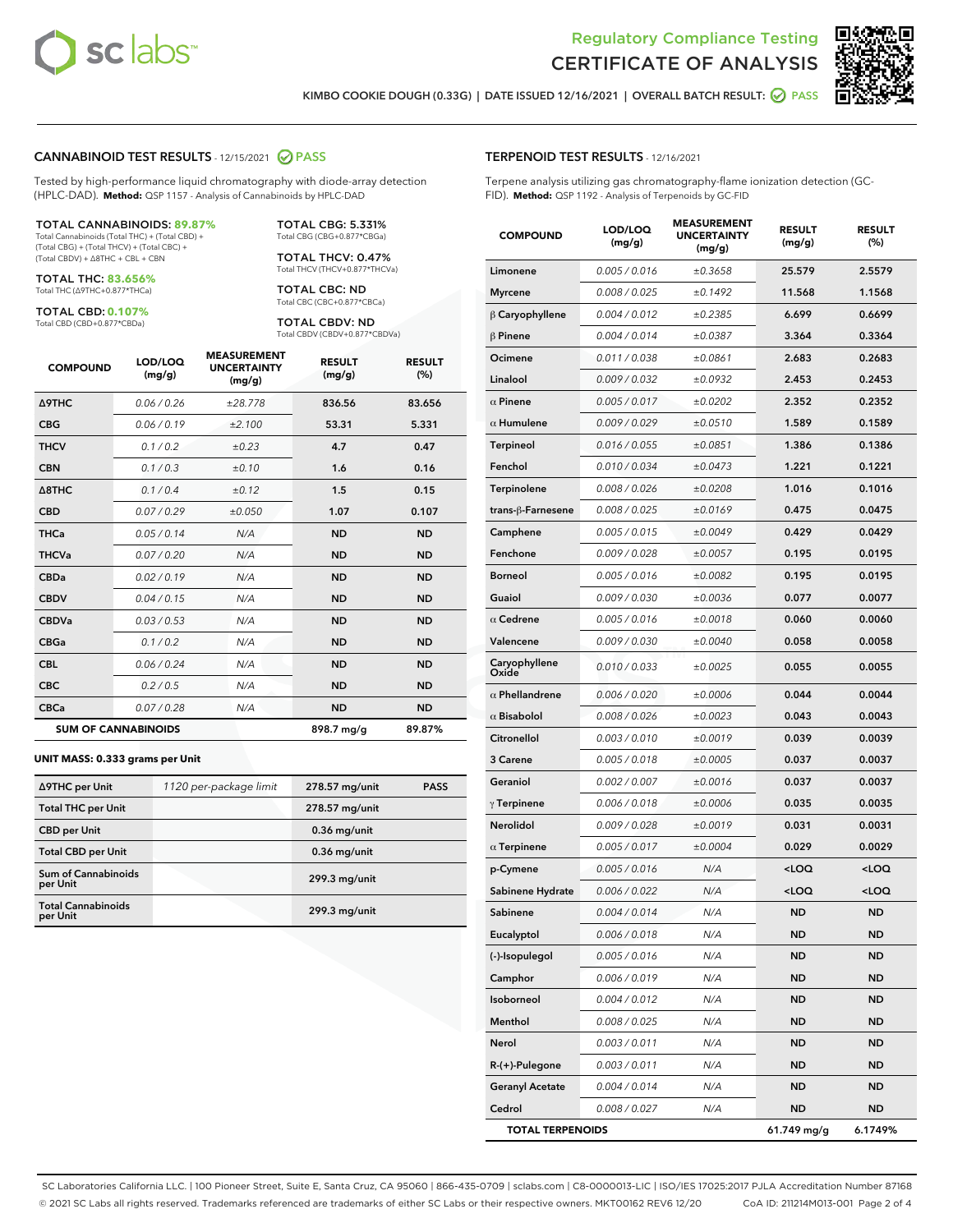



KIMBO COOKIE DOUGH (0.33G) | DATE ISSUED 12/16/2021 | OVERALL BATCH RESULT: @ PASS

# CATEGORY 1 PESTICIDE TEST RESULTS - 12/16/2021 2 PASS

Pesticide and plant growth regulator analysis utilizing high-performance liquid chromatography-mass spectrometry (HPLC-MS) or gas chromatography-mass spectrometry (GC-MS). \*GC-MS utilized where indicated. **Method:** QSP 1212 - Analysis of Pesticides and Mycotoxins by LC-MS or QSP 1213 - Analysis of Pesticides by GC-MS

| <b>COMPOUND</b>             | LOD/LOQ<br>$(\mu g/g)$ | <b>ACTION</b><br><b>LIMIT</b><br>$(\mu q/q)$ | <b>MEASUREMENT</b><br><b>UNCERTAINTY</b><br>$(\mu g/g)$ | <b>RESULT</b><br>$(\mu g/g)$ | <b>RESULT</b> |
|-----------------------------|------------------------|----------------------------------------------|---------------------------------------------------------|------------------------------|---------------|
| Aldicarb                    | 0.03 / 0.08            | $\ge$ LOD                                    | N/A                                                     | <b>ND</b>                    | <b>PASS</b>   |
| Carbofuran                  | 0.02 / 0.05            | $\ge$ LOD                                    | N/A                                                     | <b>ND</b>                    | <b>PASS</b>   |
| Chlordane*                  | 0.03 / 0.08            | $\ge$ LOD                                    | N/A                                                     | <b>ND</b>                    | <b>PASS</b>   |
| Chlorfenapyr*               | 0.03/0.10              | $\ge$ LOD                                    | N/A                                                     | <b>ND</b>                    | <b>PASS</b>   |
| Chlorpyrifos                | 0.02 / 0.06            | $\ge$ LOD                                    | N/A                                                     | <b>ND</b>                    | <b>PASS</b>   |
| Coumaphos                   | 0.02 / 0.07            | $\ge$ LOD                                    | N/A                                                     | <b>ND</b>                    | <b>PASS</b>   |
| Daminozide                  | 0.02 / 0.07            | $\ge$ LOD                                    | N/A                                                     | <b>ND</b>                    | <b>PASS</b>   |
| <b>DDVP</b><br>(Dichlorvos) | 0.03/0.09              | $\ge$ LOD                                    | N/A                                                     | <b>ND</b>                    | <b>PASS</b>   |
| Dimethoate                  | 0.03 / 0.08            | $\ge$ LOD                                    | N/A                                                     | <b>ND</b>                    | <b>PASS</b>   |
| Ethoprop(hos)               | 0.03/0.10              | $\ge$ LOD                                    | N/A                                                     | <b>ND</b>                    | <b>PASS</b>   |
| Etofenprox                  | 0.02/0.06              | $>$ LOD                                      | N/A                                                     | <b>ND</b>                    | <b>PASS</b>   |
| Fenoxycarb                  | 0.03 / 0.08            | $\ge$ LOD                                    | N/A                                                     | <b>ND</b>                    | <b>PASS</b>   |
| Fipronil                    | 0.03/0.08              | $>$ LOD                                      | N/A                                                     | <b>ND</b>                    | <b>PASS</b>   |
| Imazalil                    | 0.02 / 0.06            | $\ge$ LOD                                    | N/A                                                     | <b>ND</b>                    | <b>PASS</b>   |
| Methiocarb                  | 0.02 / 0.07            | $\ge$ LOD                                    | N/A                                                     | <b>ND</b>                    | <b>PASS</b>   |
| Methyl<br>parathion         | 0.03/0.10              | $>$ LOD                                      | N/A                                                     | <b>ND</b>                    | <b>PASS</b>   |
| <b>Mevinphos</b>            | 0.03/0.09              | $>$ LOD                                      | N/A                                                     | <b>ND</b>                    | <b>PASS</b>   |
| Paclobutrazol               | 0.02 / 0.05            | $>$ LOD                                      | N/A                                                     | <b>ND</b>                    | <b>PASS</b>   |
| Propoxur                    | 0.03/0.09              | $\ge$ LOD                                    | N/A                                                     | <b>ND</b>                    | <b>PASS</b>   |
| Spiroxamine                 | 0.03 / 0.08            | $\ge$ LOD                                    | N/A                                                     | <b>ND</b>                    | <b>PASS</b>   |
| Thiacloprid                 | 0.03/0.10              | $\ge$ LOD                                    | N/A                                                     | <b>ND</b>                    | <b>PASS</b>   |

#### CATEGORY 2 PESTICIDE TEST RESULTS - 12/16/2021 @ PASS

| <b>COMPOUND</b>          | LOD/LOQ<br>$(\mu g/g)$ | <b>ACTION</b><br><b>LIMIT</b><br>$(\mu g/g)$ | <b>MEASUREMENT</b><br><b>UNCERTAINTY</b><br>$(\mu g/g)$ | <b>RESULT</b><br>$(\mu g/g)$ | <b>RESULT</b> |
|--------------------------|------------------------|----------------------------------------------|---------------------------------------------------------|------------------------------|---------------|
| Abamectin                | 0.03/0.10              | 0.1                                          | N/A                                                     | <b>ND</b>                    | <b>PASS</b>   |
| Acephate                 | 0.02/0.07              | 0.1                                          | N/A                                                     | <b>ND</b>                    | <b>PASS</b>   |
| Acequinocyl              | 0.02/0.07              | 0.1                                          | N/A                                                     | <b>ND</b>                    | <b>PASS</b>   |
| Acetamiprid              | 0.02/0.05              | 0.1                                          | N/A                                                     | <b>ND</b>                    | <b>PASS</b>   |
| Azoxystrobin             | 0.02/0.07              | 0.1                                          | N/A                                                     | <b>ND</b>                    | <b>PASS</b>   |
| <b>Bifenazate</b>        | 0.01/0.04              | 0.1                                          | N/A                                                     | <b>ND</b>                    | <b>PASS</b>   |
| <b>Bifenthrin</b>        | 0.02 / 0.05            | 3                                            | N/A                                                     | <b>ND</b>                    | <b>PASS</b>   |
| <b>Boscalid</b>          | 0.03/0.09              | 0.1                                          | N/A                                                     | <b>ND</b>                    | <b>PASS</b>   |
| Captan                   | 0.19/0.57              | 0.7                                          | N/A                                                     | <b>ND</b>                    | <b>PASS</b>   |
| Carbaryl                 | 0.02/0.06              | 0.5                                          | N/A                                                     | <b>ND</b>                    | <b>PASS</b>   |
| Chlorantranilip-<br>role | 0.04/0.12              | 10                                           | N/A                                                     | <b>ND</b>                    | <b>PASS</b>   |
| Clofentezine             | 0.03/0.09              | 0.1                                          | N/A                                                     | <b>ND</b>                    | <b>PASS</b>   |

# CATEGORY 2 PESTICIDE TEST RESULTS - 12/16/2021 continued

| <b>COMPOUND</b>               | LOD/LOQ<br>(µg/g) | <b>ACTION</b><br><b>LIMIT</b><br>$(\mu g/g)$ | <b>MEASUREMENT</b><br><b>UNCERTAINTY</b><br>$(\mu g/g)$ | <b>RESULT</b><br>(µg/g) | <b>RESULT</b> |
|-------------------------------|-------------------|----------------------------------------------|---------------------------------------------------------|-------------------------|---------------|
| Cyfluthrin                    | 0.12 / 0.38       | $\overline{c}$                               | N/A                                                     | ND                      | <b>PASS</b>   |
| Cypermethrin                  | 0.11 / 0.32       | $\mathcal{I}$                                | N/A                                                     | ND                      | PASS          |
| <b>Diazinon</b>               | 0.02 / 0.05       | 0.1                                          | N/A                                                     | <b>ND</b>               | <b>PASS</b>   |
| Dimethomorph                  | 0.03 / 0.09       | 2                                            | N/A                                                     | ND                      | PASS          |
| Etoxazole                     | 0.02 / 0.06       | 0.1                                          | N/A                                                     | ND                      | <b>PASS</b>   |
| Fenhexamid                    | 0.03 / 0.09       | 0.1                                          | N/A                                                     | ND                      | <b>PASS</b>   |
| Fenpyroximate                 | 0.02 / 0.06       | 0.1                                          | N/A                                                     | <b>ND</b>               | <b>PASS</b>   |
| Flonicamid                    | 0.03 / 0.10       | 0.1                                          | N/A                                                     | ND                      | <b>PASS</b>   |
| Fludioxonil                   | 0.03 / 0.10       | 0.1                                          | N/A                                                     | ND                      | <b>PASS</b>   |
| Hexythiazox                   | 0.02 / 0.07       | 0.1                                          | N/A                                                     | ND                      | <b>PASS</b>   |
| Imidacloprid                  | 0.04 / 0.11       | 5                                            | N/A                                                     | ND                      | <b>PASS</b>   |
| Kresoxim-methyl               | 0.02 / 0.07       | 0.1                                          | N/A                                                     | ND                      | <b>PASS</b>   |
| Malathion                     | 0.03 / 0.09       | 0.5                                          | N/A                                                     | ND                      | <b>PASS</b>   |
| Metalaxyl                     | 0.02 / 0.07       | $\overline{c}$                               | N/A                                                     | ND                      | <b>PASS</b>   |
| Methomyl                      | 0.03 / 0.10       | $\mathbf{1}$                                 | N/A                                                     | ND                      | <b>PASS</b>   |
| Myclobutanil                  | 0.03 / 0.09       | 0.1                                          | N/A                                                     | <b>ND</b>               | <b>PASS</b>   |
| Naled                         | 0.02 / 0.07       | 0.1                                          | N/A                                                     | ND                      | <b>PASS</b>   |
| Oxamyl                        | 0.04 / 0.11       | 0.5                                          | N/A                                                     | ND                      | PASS          |
| Pentachloronitro-<br>benzene* | 0.03 / 0.09       | 0.1                                          | N/A                                                     | ND                      | <b>PASS</b>   |
| Permethrin                    | 0.04 / 0.12       | 0.5                                          | N/A                                                     | ND                      | <b>PASS</b>   |
| Phosmet                       | 0.03 / 0.10       | 0.1                                          | N/A                                                     | ND                      | <b>PASS</b>   |
| Piperonylbu-<br>toxide        | 0.02 / 0.07       | 3                                            | N/A                                                     | <b>ND</b>               | <b>PASS</b>   |
| Prallethrin                   | 0.03 / 0.08       | 0.1                                          | N/A                                                     | ND                      | <b>PASS</b>   |
| Propiconazole                 | 0.02 / 0.07       | 0.1                                          | N/A                                                     | <b>ND</b>               | <b>PASS</b>   |
| Pyrethrins                    | 0.04 / 0.12       | 0.5                                          | N/A                                                     | ND                      | <b>PASS</b>   |
| Pyridaben                     | 0.02 / 0.07       | 0.1                                          | N/A                                                     | <b>ND</b>               | <b>PASS</b>   |
| Spinetoram                    | 0.02 / 0.07       | 0.1                                          | N/A                                                     | ND                      | <b>PASS</b>   |
| Spinosad                      | 0.02 / 0.07       | 0.1                                          | N/A                                                     | ND                      | <b>PASS</b>   |
| Spiromesifen                  | 0.02 / 0.05       | 0.1                                          | N/A                                                     | <b>ND</b>               | <b>PASS</b>   |
| Spirotetramat                 | 0.02 / 0.06       | 0.1                                          | N/A                                                     | ND                      | <b>PASS</b>   |
| Tebuconazole                  | 0.02 / 0.07       | 0.1                                          | N/A                                                     | ND                      | <b>PASS</b>   |
| Thiamethoxam                  | 0.03 / 0.10       | 5                                            | N/A                                                     | <b>ND</b>               | <b>PASS</b>   |
| Trifloxystrobin               | 0.03 / 0.08       | 0.1                                          | N/A                                                     | <b>ND</b>               | <b>PASS</b>   |

SC Laboratories California LLC. | 100 Pioneer Street, Suite E, Santa Cruz, CA 95060 | 866-435-0709 | sclabs.com | C8-0000013-LIC | ISO/IES 17025:2017 PJLA Accreditation Number 87168 © 2021 SC Labs all rights reserved. Trademarks referenced are trademarks of either SC Labs or their respective owners. MKT00162 REV6 12/20 CoA ID: 211214M013-001 Page 3 of 4